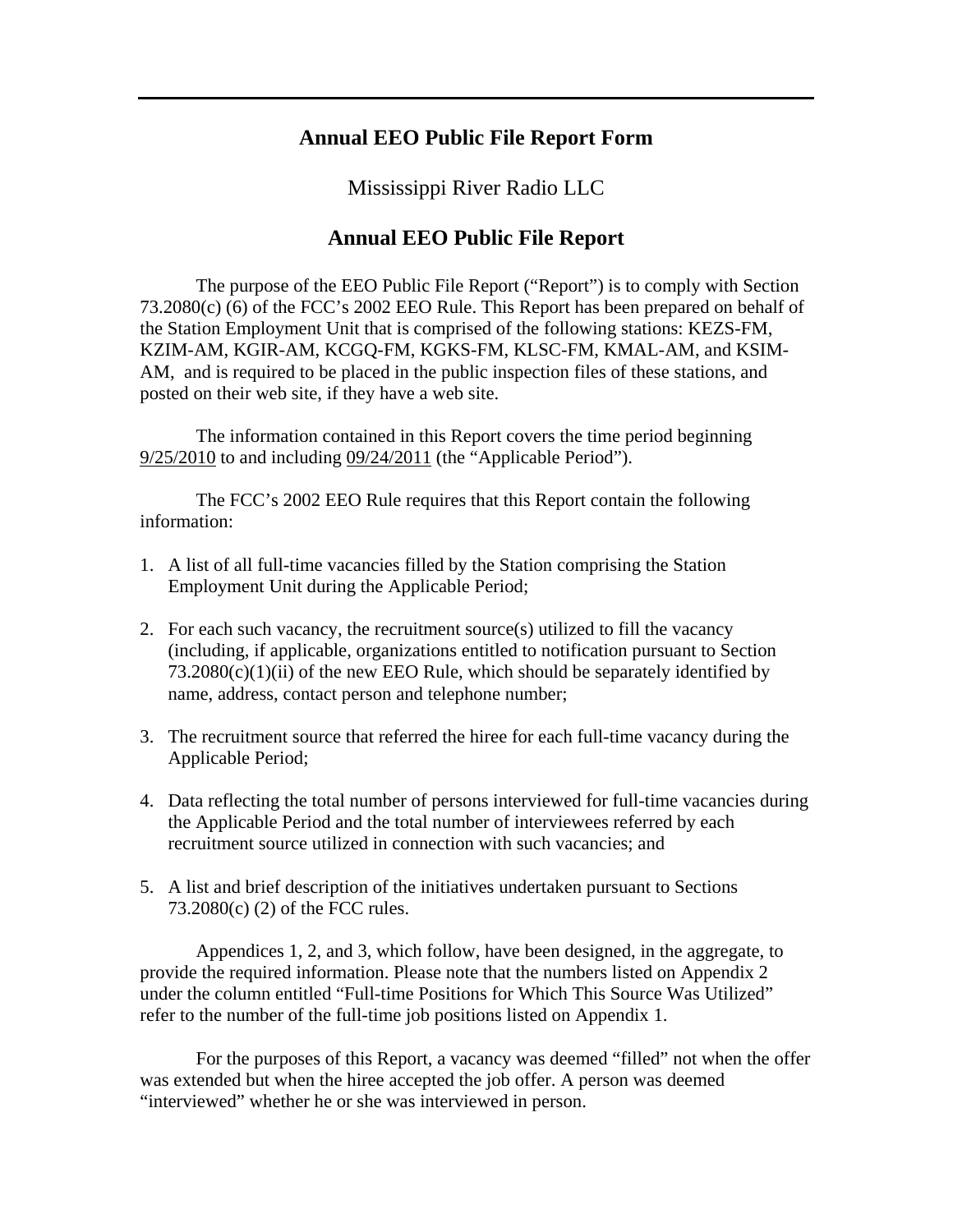## Appendix 1 to

## Annual EEO Public File Report Form

# Covering the Period from  $\frac{9}{25/10}$  to  $\frac{9}{24/11}$

# Station Comprising Station Employment Unit: Mississippi River Radio LLC

|                | <b>Full-time Positions</b> | Recruitment Source of      | <b>Total Number of</b>    |
|----------------|----------------------------|----------------------------|---------------------------|
|                | Filled By job Title        | Hiree                      | Interviewees              |
|                |                            |                            | from All sources for This |
|                |                            |                            | Position                  |
| 1              | <b>Sales Executive</b>     | <b>Radio Announcements</b> | 6                         |
| 2              | Air Personality            | All Access                 | 5                         |
| 3              |                            |                            |                           |
| $\overline{4}$ |                            |                            |                           |
| 5              |                            |                            |                           |
| 6              |                            |                            |                           |
| 7              |                            |                            |                           |
| 8              |                            |                            |                           |
| 9              |                            |                            |                           |
| 10             |                            |                            |                           |
| 11             |                            |                            |                           |
| 12             |                            |                            |                           |
| 13             |                            |                            |                           |
| 14             |                            |                            |                           |

Section 1: Vacancy Information

Total Number of Persons Interviewed During Applicable Period: 11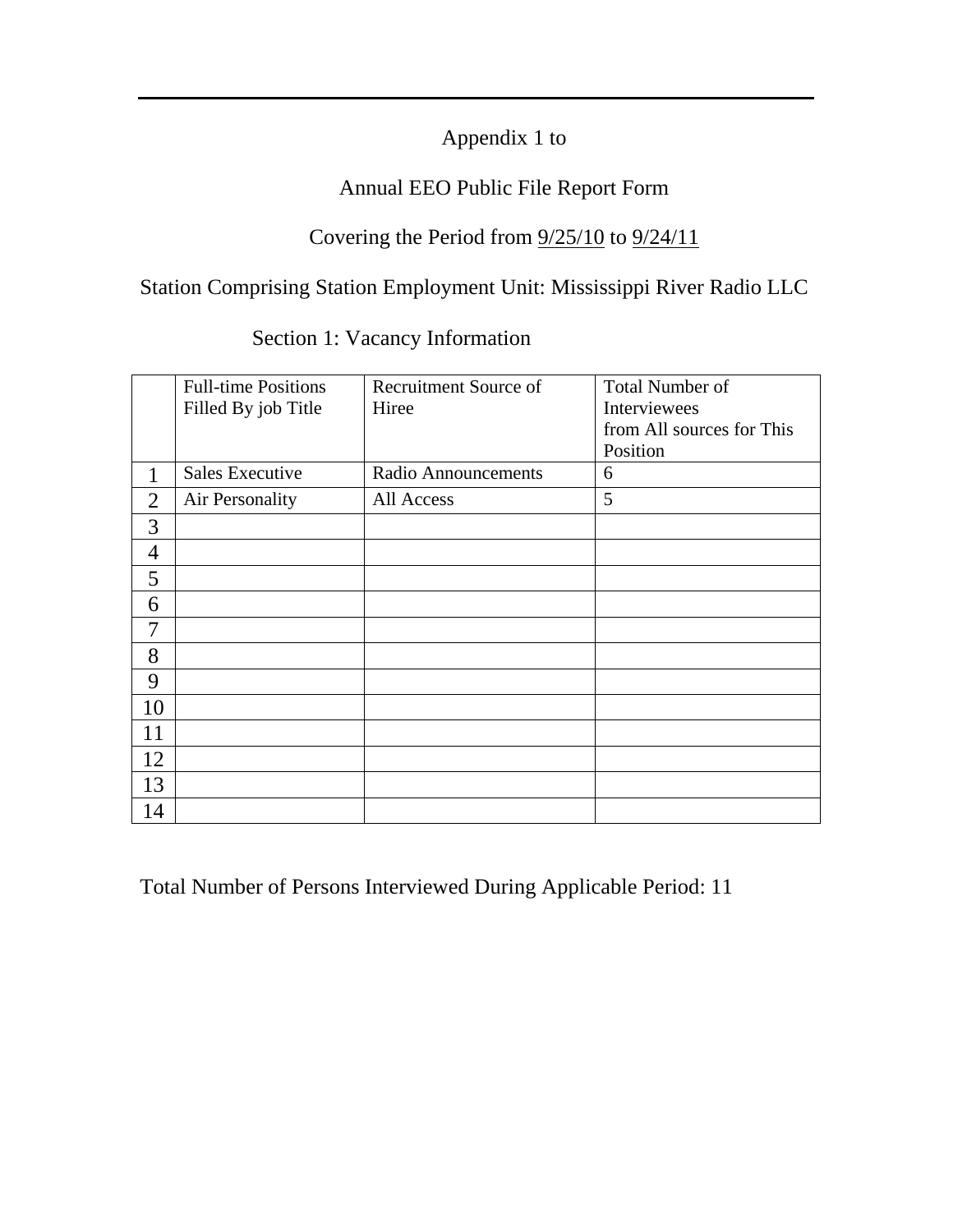### \_\_\_\_\_\_\_\_\_\_\_\_\_\_\_\_\_\_\_\_\_\_\_\_\_\_\_\_\_\_\_\_\_\_\_\_\_\_\_\_\_\_\_\_\_\_\_\_\_\_\_\_\_\_\_\_\_\_\_\_ Appendix 2 to

# Annual EEO Public File Report Form

# Covering the Period from  $\frac{9/25/10}{2}$  to  $\frac{9/24/11}{2}$

# Station Comprising Station Employment Unit: Mississippi River Radio LLC

Section 2: Recruitment Source Information

|              | RECRUITMENT SOURCE<br>(Business Name, Address, Phone,<br>Contact name)                                                     | <b>Total Number of</b><br><b>Interviewees This</b><br><b>Source Has Provided</b><br>During This Period<br>(If Any) | Full-Time<br>Positions for<br><b>Which This Source</b><br>Was Utilized |
|--------------|----------------------------------------------------------------------------------------------------------------------------|--------------------------------------------------------------------------------------------------------------------|------------------------------------------------------------------------|
| $\mathbf{A}$ | <b>Baltimore Association of Black Media</b><br>Workers<br>Mr. Terry Owens / WMAR-TV<br>6400 York Road, Baltimore, MD 21212 | $\mathbf{1}$                                                                                                       |                                                                        |
| $\bf{B}$     | <b>Broadcast Employment Services</b><br>Mr. Mark C. Holloway, CEO<br>PO Box 4116, Oceanside, CA 92052                      | $\mathbf{1}$                                                                                                       |                                                                        |
| $\mathbf C$  | <b>NAACP</b><br>PO Box 25427, Raleigh, NC 27611                                                                            | $\mathbf{1}$                                                                                                       |                                                                        |
| D            | National Urban League of Central Carolinas,<br>Inc<br>740 W 5 Street, PO Box 34686<br>Charlotte, NC 28234-4686             | $\mathbf{1}$                                                                                                       |                                                                        |
| ${\bf E}$    | The Urban League<br>3701 Grandel Square, St. Louis, MO 63156                                                               | $\mathbf{1}$                                                                                                       |                                                                        |
| ${\bf F}$    | The Professional Center<br>415 4th Avenue, Suite 1, Tarentum, PA<br>15084                                                  | $\mathbf{1}$                                                                                                       |                                                                        |
| G            | Ms. Nancy Kuritzky<br>Society of Professional Journalists<br>3909 N Meridian Street, Indianapolis, IN<br>46208-4045        |                                                                                                                    |                                                                        |
| H            | Missouri State University<br>901 S. National, Springfield, MO 65804<br>Attn: Job Placement                                 | 1, 2                                                                                                               |                                                                        |
| $\bf I$      | Murray State University<br>University Drive, Murray, KY 40271                                                              | 1, 2                                                                                                               |                                                                        |
| $\bf J$      | Southeast Missouri State University<br>One University Plaza, Cape Girardeau, MO<br>63701                                   | 1, 2                                                                                                               |                                                                        |
| K            | Southwest Missouri State University<br>901 South National, Springfield, MO 65804                                           | 1, 2                                                                                                               |                                                                        |
| L            | Southern Illinois University Carbondale<br>Carbondale, IL 62901                                                            | 1, 2                                                                                                               |                                                                        |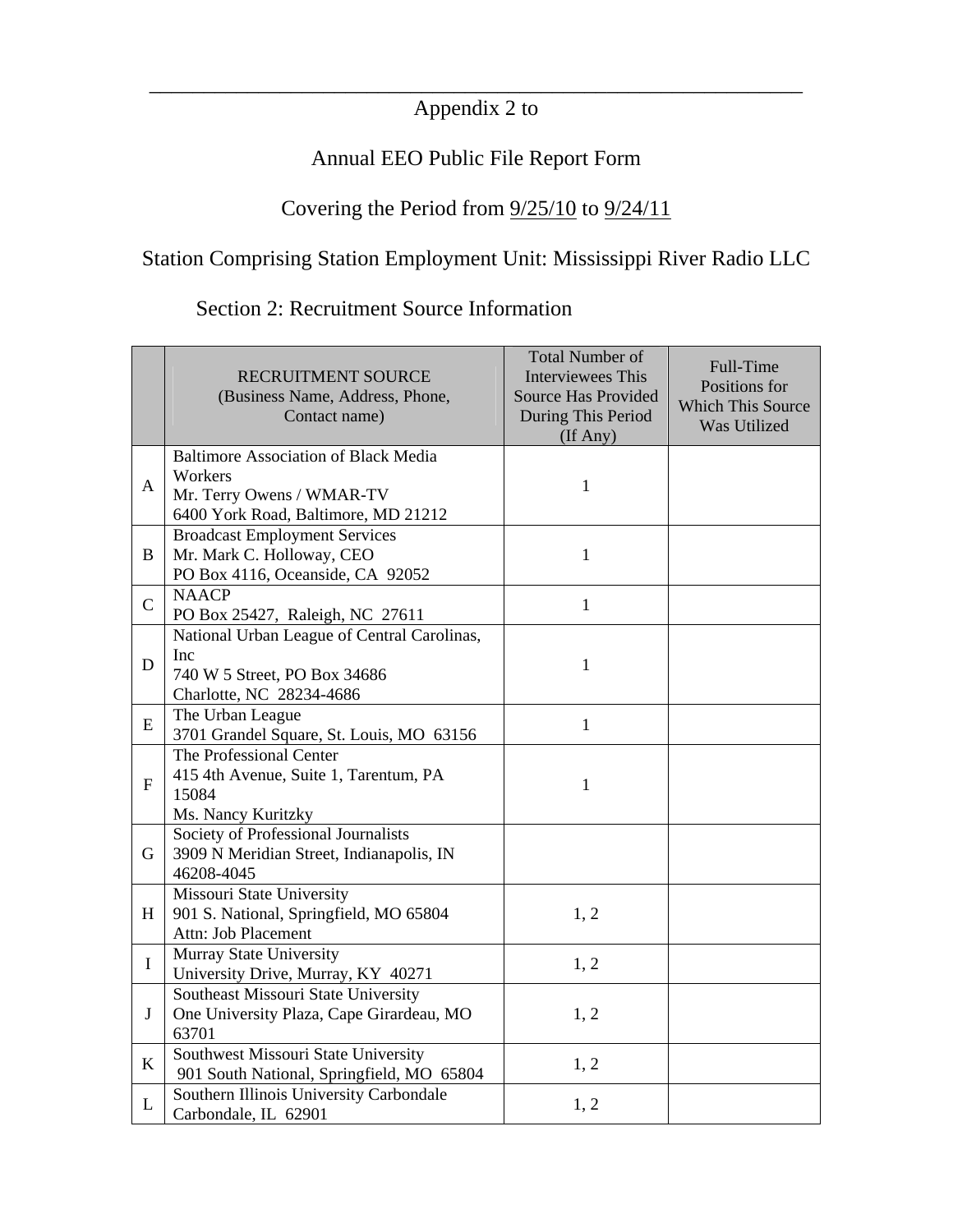|              | RECRUITMENT SOURCE<br>(Business Name, Address, Phone,<br>Contact name)                                                                       | <b>Total Number of</b><br>Interviewees This<br><b>Source Has Provided</b><br>During This Period<br>(If Any) | Full-Time<br>Positions for<br><b>Which This Source</b><br>Was Utilized |
|--------------|----------------------------------------------------------------------------------------------------------------------------------------------|-------------------------------------------------------------------------------------------------------------|------------------------------------------------------------------------|
| M            | University of Missouri - St. Louis<br>8001 Natural Bridge Road, St. Louis, MO<br>63121                                                       | 1, 2                                                                                                        |                                                                        |
| $\mathbf N$  | St. Louis Broadcast Center<br>2360 Hampton Avenue, Saint Louis, MO<br>63130<br>John Carroll;<br>placement@broadcastcenterinfo.com            | $\overline{2}$                                                                                              |                                                                        |
| $\mathbf{O}$ | St. Louis Community College- Florissant<br>Valley<br>3400 Pershall Rd., Ferguson, MO 63135<br>Tim Gorry; tgorry@stlcc.edu                    | $\mathbf{1}$                                                                                                |                                                                        |
| $\mathbf{P}$ | Southeast Missourian Newspaper<br>Cape Girardeau, MO 63701<br>Fred Geske; fgeske@semissourian.com<br>Ashley Duerst: aduerst@semissourian.com | 1, 2                                                                                                        |                                                                        |
| Q            | All Access.com (user posting)                                                                                                                | $\overline{2}$                                                                                              |                                                                        |
| $\mathbf R$  | <b>Country Aircheck</b><br>(user submission)                                                                                                 | $\overline{2}$                                                                                              |                                                                        |
| S            | Corporate Website<br>www.maxmediallc.com                                                                                                     | $\overline{2}$                                                                                              |                                                                        |
| T            | Word of Mouth/Referral                                                                                                                       |                                                                                                             |                                                                        |
| U            | KEZS-FM, KGKS-FM, KCGQ-FM, KLSC-<br>FM, KZIM-AM, KSIM-AM, KGIR-AM,<br><b>KMAL-AM</b>                                                         | $\mathbf{1}$                                                                                                |                                                                        |
| V            | Career/Job Fairs/Application Pool                                                                                                            |                                                                                                             |                                                                        |
| W            | <b>Internal Postings</b>                                                                                                                     | $\overline{2}$                                                                                              |                                                                        |
| X            | Sikeston Standard Democrat Newspaper<br>Fred Geske; fgeske@semissourian.com<br>Ashley Duerst: aduerst@semissourian.com                       | $\mathbf{1}$                                                                                                |                                                                        |
| Y            |                                                                                                                                              |                                                                                                             |                                                                        |
| Ζ            |                                                                                                                                              |                                                                                                             |                                                                        |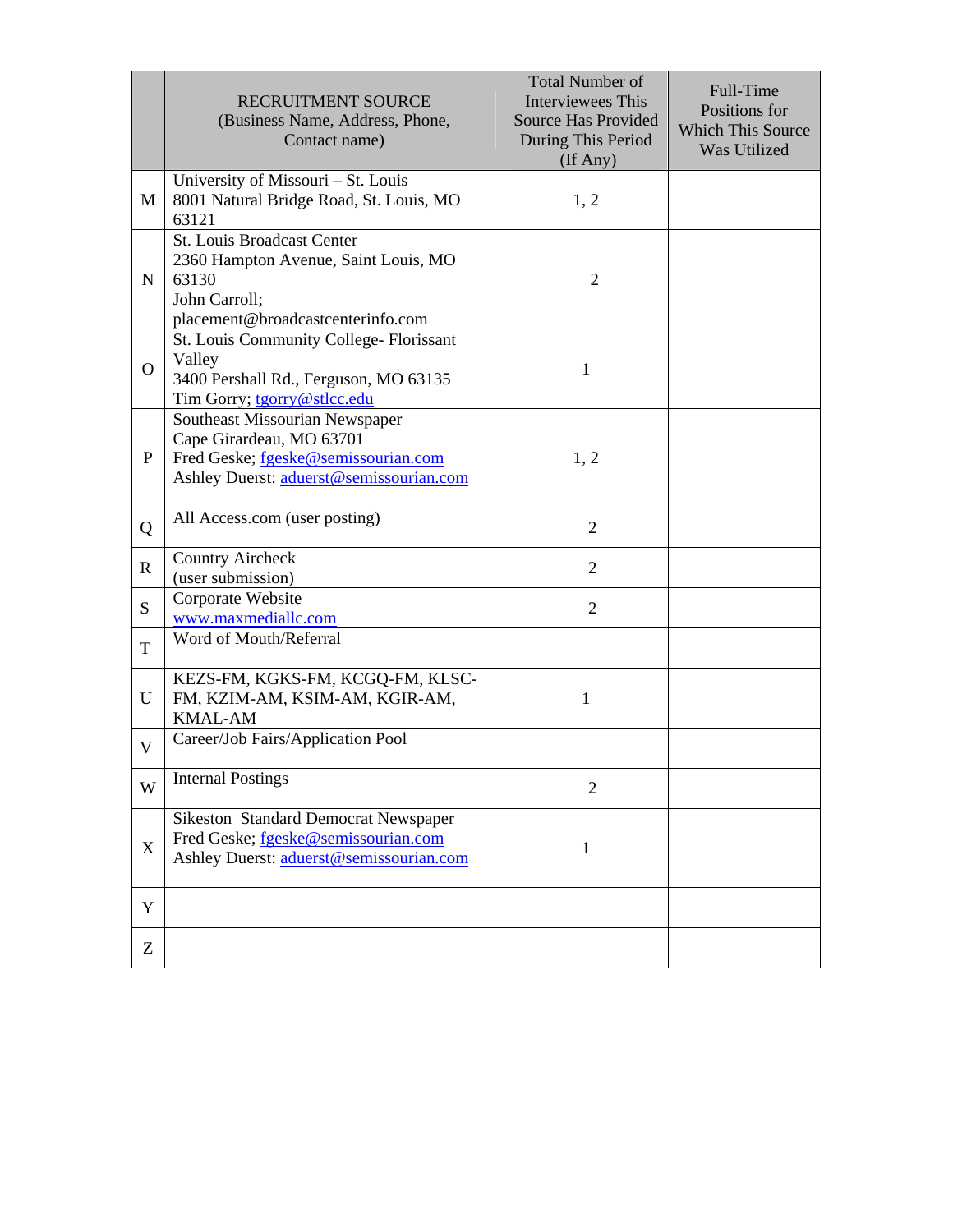#### Appendix 3 to

## Annual EEO Public File Report Form

### Covering the Period from  $\frac{9}{25/10}$  to  $\frac{9}{24/11}$

### Station Comprising Station Employment Unit Mississippi River Radio LLC

Section 3: Supplemental (Non-Vacancy Specific) Recruitment Activities Undertaken by Mississippi River Radio LLC

#### EDUCATIONAL EVENTS

#### **Brief Description of Activity and Station Participation**

Date of Station Participation: February 2, 2011 Participating Employees: Air Personalities/Kirby Ray Host/Sponsor of Activity: Boy Scout Troop 202, Den 4 of Fruitland, Mo Conducted a tour of the stations facilities

Date of Station Participation: February 7, 2011 Participating Employees: Air Personalities/Kirby Ray Host/Sponsor of Activity: Tiger Cub Scouts, Den 8 of Cape Girardeau, Mo Conducted a tour of the stations facilities

Date of Station Participation: February 18, 2011 Participating Employees: Air Personalities/Kirby Ray Host/Sponsor of Activity**:** Cub Scout Troop 15 of Cape Girardeau, Mo Conducted a tour of the stations facilities

Date of Station Participation: February 24, 2011 Participating Employees: Air Personalities/Kirby Ray Host/Sponsor of Activity**:** Cub Scout Pack 15 of Cape Girardeau, Mo Conducted a tour of the stations facilities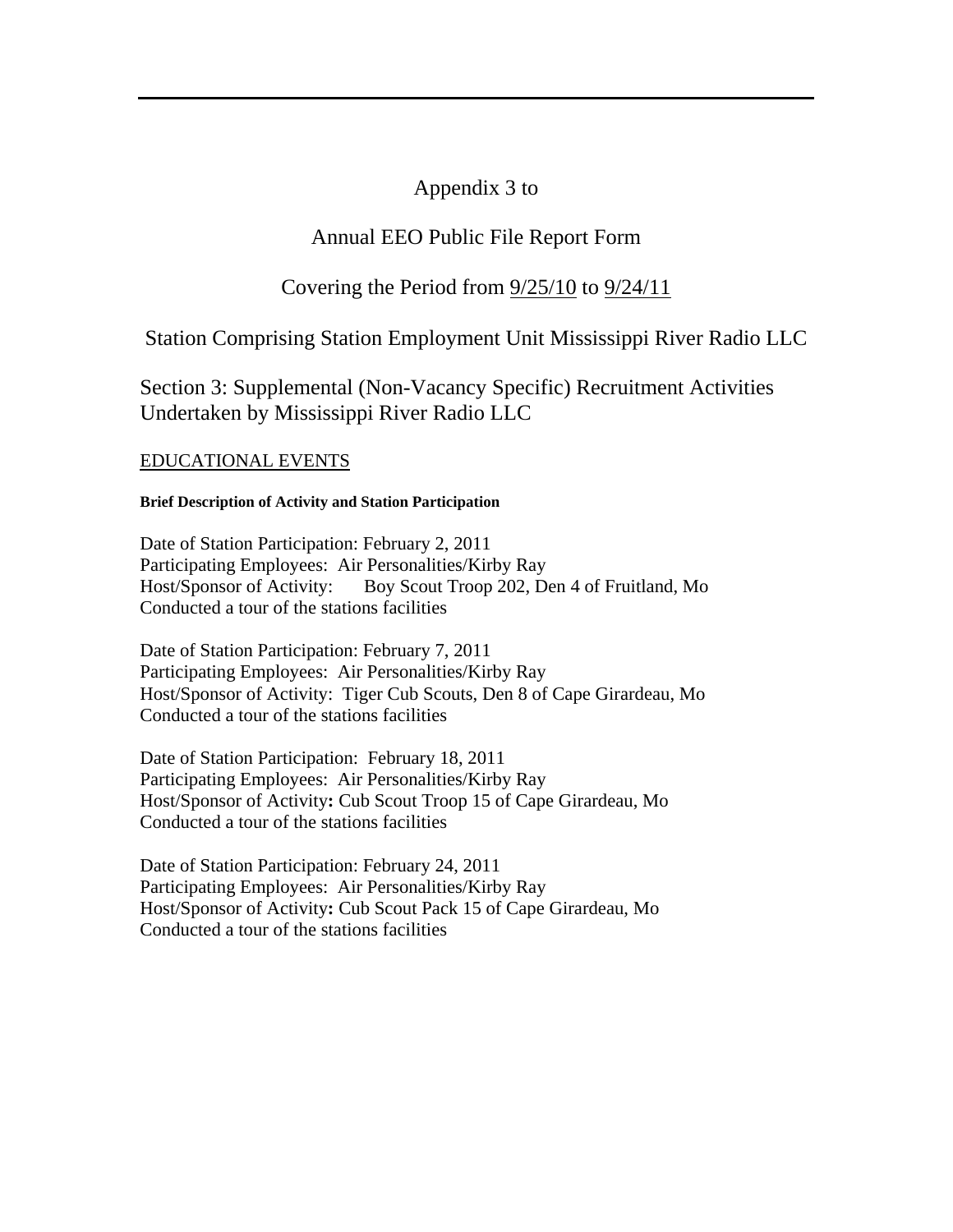#### EDUCATIONAL EVENTS – continued

#### **Brief Description of Activity and Station Participation**

Date of Station Participation: October 14, 2010 Participating Employees: GM Scott Richards Host/Sponsor of Activity: Cape Girardeau Chamber of Commerce-Leadership Missouri Spoke to approximately 40 attendees about careers in Radio and the challenges and opportunities of the Radio Industry.

Date of Station Participation: January 13, 2011, April 5, 7, 8, & 12, 2011 Participating Employees: KZIM PD Faune Riggin Host/Sponsor of Activity: Prodigy Leadership Academy of Cape Girardeau, Mo Spoke to all classes about career, and conducted a tour of the stations for all classes over 4 days in April.

Date of Station Participation: January 19 to April 29, 2011 Participating Employees: KZIM PD Faune Riggin Host/Sponsor of Activity: Southeast Missouri State University, Cape Girardeau, Mo In cooperation with the Sponsor conducted an internship program with a senior mass communications student.

Date of Station Participation: February 2, 2011 Participating Employees: KZIM PD Faune Riggin Host/Sponsor of Activity: Puxico High School, Puxico, MO A senior student interested in a career in weather/news job shadowing for the day.

Date of Station Participation: April 7, 2011 Participating Employees: KGKS PD Jeremy Shane Host/Sponsor of Activity: R.O. Hawkins Junior High School, Jackson, MO Spoke to  $8<sup>th</sup>$  &  $9<sup>th</sup>$  Grade students interested in Radio careers, including a brief synopsis of a typical work day.

Date of Station Participation: May 19, 2011 Participating Employees: GM Scott Richards Host/Sponsor of Activity: Cape Girardeau Chamber of Commerce (MO), Leadership Cape Class 2011 Spoke about the challenges and opportunities of the Radio Industry, careers, and procedures for submitting Public Service Announcements and answered questions.

Date of Station Participation: June 10, 2011 Participating Employees: PD Faune Riggin Host/Sponsor of Activity: Southeast Missouri State University of Cape Girardeau, MO Speed Networking/Career Panel for Cape Girardeau High School seniors. Presentation to students followed by individual sessions with students interested in broadcasting careers.